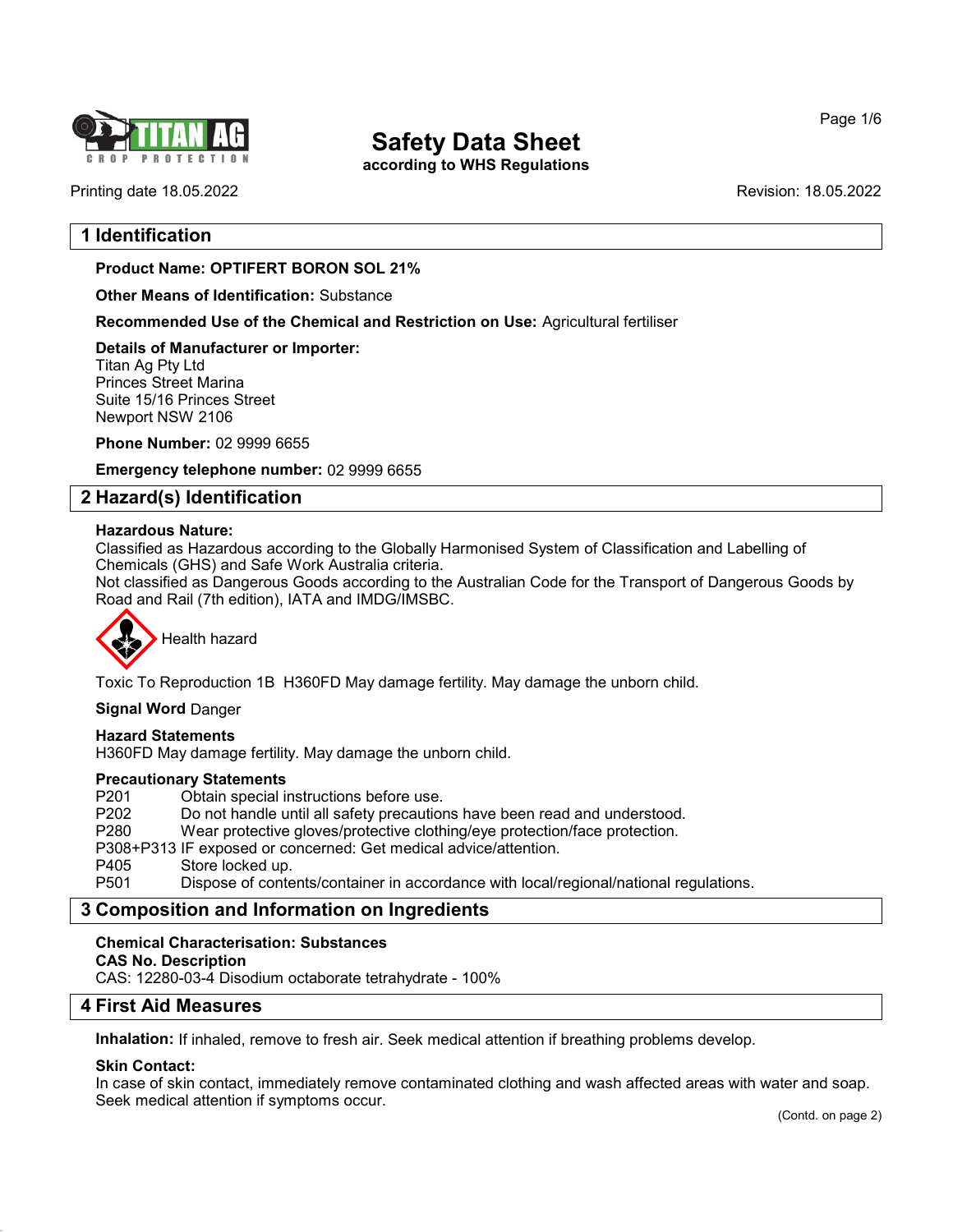according to WHS Regulations

Printing date 18.05.2022 Revision: 18.05.2022

(Contd. of page 1)

## Product Name: OPTIFERT BORON SOL 21%

## Eye Contact:

In case of eye contact, rinse with water for several minutes. Remove contact lenses, if present and easy to do. Continue rinsing for at least 15 minutes. Seek medical attention if symptoms persist.

#### Ingestion:

If swallowed, do not induce vomiting. Immediately rinse mouth with water. Never give anything by mouth to an unconscious person. Seek medical attention.

## Symptoms Caused by Exposure:

Inhalation: Occasional mild irritation effects to nose and throat may occur from inhalation of disodium octaborate tetrahydrate dust at levels greater than 10 mg/m3.

Skin Contact: May cause skin irritation.

Eye Contact: May cause eye irritation.

Ingestion: Swallowing amounts larger than teaspoon may cause gastrointestinal irritation, sickness, vomiting and diarrhea. May be harmful if swallowed.

## 5 Fire Fighting Measures

Suitable Extinguishing Media: Use fire extinguishing methods suitable to surrounding conditions.

## Specific Hazards Arising from the Chemical:

Hazardous combustion products include metal oxides.

Product is not flammable.

Containers close to fire should be removed only if safe to do so. Use water spray to cool fire exposed containers. Minimise run-off from fire fighting entering drains or water courses.

## Special Protective Equipment and Precautions for Fire Fighters:

When fighting a major fire wear self-contained breathing apparatus and protective equipment.

## 6 Accidental Release Measures

## Personal Precautions, Protective Equipment and Emergency Procedures:

Wear approved dust/particulate filter respirator and full protective clothing. Evacuate all non-essential personnel from affected area. Do not breathe dust. Do not touch or walk through spilled material. Ensure adequate ventilation. Avoid generating dust.

Environmental Precautions: In the event of a major spill, prevent spillage from entering drains or water courses.

## Methods and Materials for Containment and Cleaning Up:

Use vacuum equipment with HEPA filters to collect spilled material. Collect in suitable, closed containers for subsequent disposal.

## 7 Handling and Storage

54.0

## Precautions for Safe Handling:

Use of safe work practices are recommended to avoid eye or skin contact and inhalation of dust. Food, beverages and tobacco products should not be stored or consumed where this material is in use. Always wash hands before smoking, eating, drinking or using the toilet. Wash contaminated clothing and other protective equipment before storage or re-use. Provide eyewash fountains and safety showers in close proximity to points of potential exposure.

(Contd. on page 3)

Page 2/6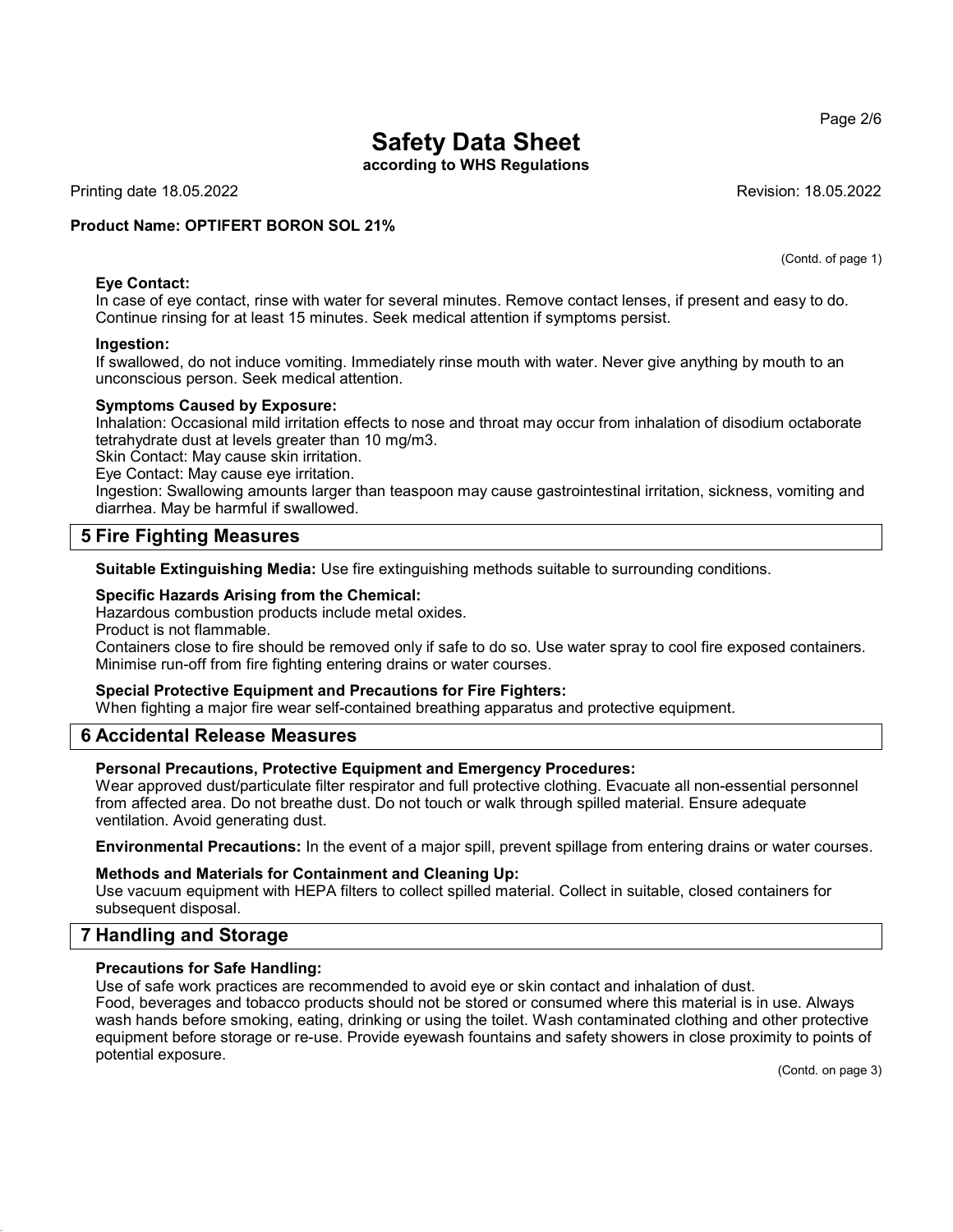according to WHS Regulations

Printing date 18.05.2022 Revision: 18.05.2022

## Product Name: OPTIFERT BORON SOL 21%

#### Conditions for Safe Storage:

Store in a cool, dry and well ventilated area. Keep container tightly closed when not in use. Protect from direct sunlight and high humidity. Keep away from strong reducing agents.

## 8 Exposure Controls and Personal Protection

#### Exposure Standards:

Nuisance dust: TWA - 10  $mg/m<sup>3</sup>$  (total dust) TWA -  $2 \text{ mg/m}^3$  (inspirable dust)

#### Engineering Controls:

Provide exhaust ventilation or other engineering controls to keep the airborne concentrations of dust below occupational exposure standards.

#### Respiratory Protection:

Where an inhalation risk exists, wear a Class P1 (particulate) respirator. At high dust levels, wear a powered air purifying respirator (PAPR) with Class P3 (Particulate) filter or an air-line respirator or a full-face Class P3 (particulate) respirator. See Australian/New Zealand Standards AS/NZS 1715 and 1716 for more information.

#### Skin Protection:

54.0

PVC, PVA, nitrile, neoprene, rubber or vinyl gloves. See Australian/New Zealand Standard AS/NZS 2161 for more information.

When selecting gloves for use against certain chemicals, the degradation resistance, permeation rate and permeation breakthrough time should be considered.

Occupational protective clothing (depending on conditions in which it has to be used, in particular as regards the period for which it is worn, which shall be determined on the basis of the seriousness of the risk, the frequency of exposure to the risk, the characteristics of the workstation of each worker and the performance of the protective clothing). See Australian/New Zealand Standard AS/NZS 4501 for more information.

## Eye and Face Protection:

Eye and face protectors for protection against dust. See Australian/New Zealand Standard AS/NZS 1337 for more information.

## 9 Physical and Chemical Properties

| Appearance:                                 |                          |
|---------------------------------------------|--------------------------|
| Form:                                       | Solid                    |
| Colour:                                     | White                    |
| Odour:                                      | Odourless                |
| <b>Odour Threshold:</b>                     | No information available |
| pH-Value:                                   | No information available |
| Melting point/freezing point:               | No information available |
| <b>Initial Boiling Point/Boiling Range:</b> | No information available |
| <b>Flash Point:</b>                         | No information available |
| <b>Flammability:</b>                        | Product is not flammable |
| <b>Auto-ignition Temperature:</b>           | No information available |
| <b>Decomposition Temperature:</b>           | No information available |
| <b>Explosion Limits:</b>                    |                          |
| Lower:                                      | No information available |
| Upper:                                      | No information available |
| <b>Vapour Pressure:</b>                     | No information available |

(Contd. of page 2)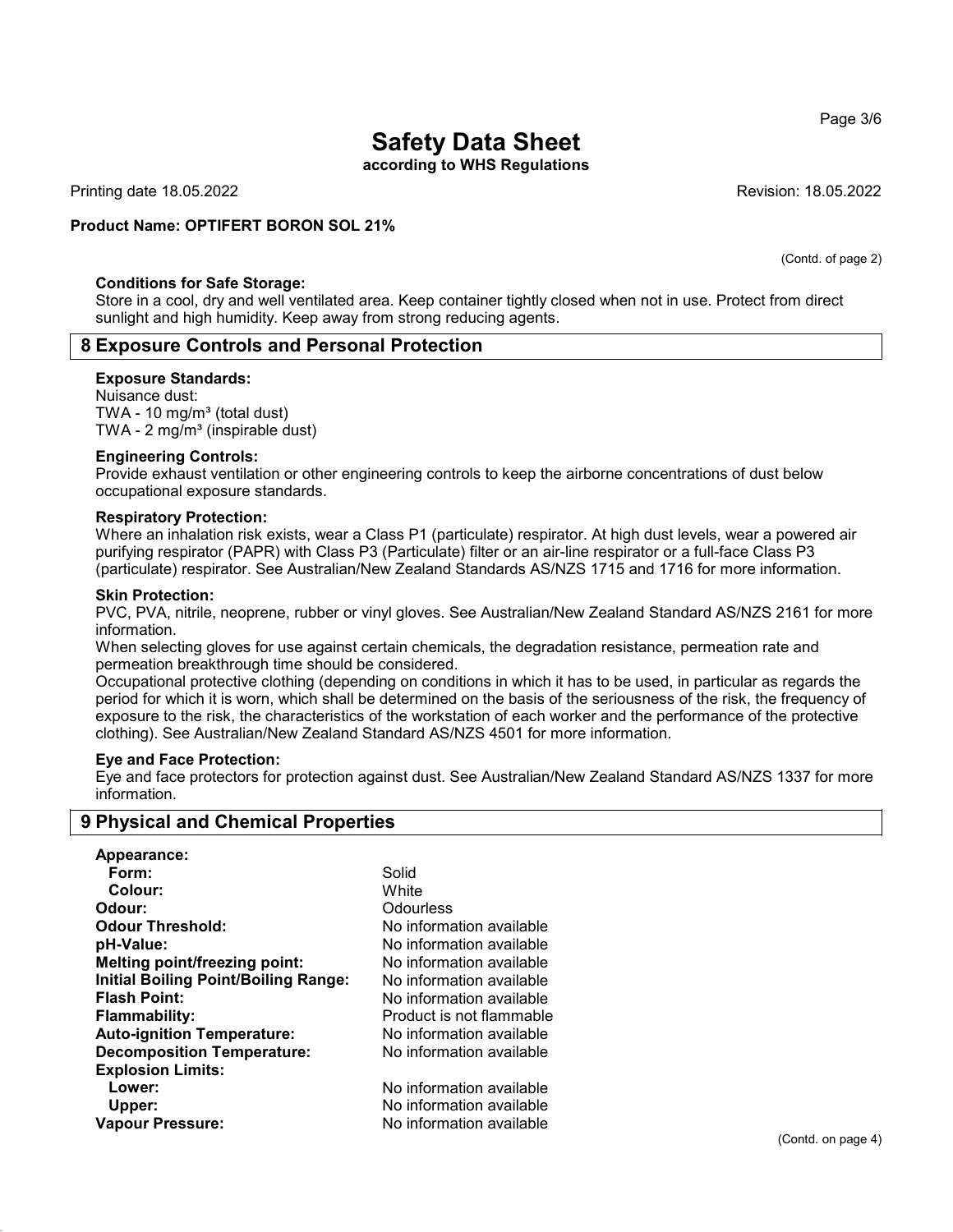according to WHS Regulations

Printing date 18.05.2022 Revision: 18.05.2022

(Contd. of page 3)

## Product Name: OPTIFERT BORON SOL 21%

| Density:                                                          | No information available |
|-------------------------------------------------------------------|--------------------------|
| Vapour Density:                                                   | No information available |
| <b>Evaporation Rate:</b>                                          | No information available |
| Solubility in Water:                                              | Soluble                  |
| Partition Coefficient (n-octanol/water): No information available |                          |

## 10 Stability and Reactivity

Possibility of Hazardous Reactions: No dangerous reactions known under conditions of normal use.

Chemical Stability: Stable at ambient temperature and under normal conditions of storage and use.

Conditions to Avoid: Direct sunlight and high humidity.

Incompatible Materials: Strong reducing agents.

Hazardous Decomposition Products: Hazardous combustion products include metal oxides.

## 11 Toxicological Information

#### Toxicity:

#### LD50/LC50 Values:

CAS: 12280-03-4 Disodium octaborate tetrahydrate

Inhalation  $|LC50| > 2$  mg/L (rat) Oral LC50 2550 mg/kg (rat) Dermal | LD50 | > 2000 mg/kg (rabbit)

## Acute Health Effects

#### Inhalation:

Occasional mild irritation effects to nose and throat may occur from inhalation of disodium octaborate tetrahydrate dust at levels greater than 10 mg/m3.

Skin: May cause skin irritation.

Eye: May cause eye irritation.

Ingestion:

54.0

Swallowing amounts larger than that teaspoon may cause gastrointestinal symptoms. These symptoms could be sickness, vomiting and diarrhoea. May be harmful if swallowed.

Skin Corrosion / Irritation: Based on classification principles, the classification criteria are not met.

Serious Eye Damage / Irritation: Based on classification principles, the classification criteria are not met.

Respiratory or Skin Sensitisation: Based on classification principles, the classification criteria are not met.

Germ Cell Mutagenicity: Based on classification principles, the classification criteria are not met.

Carcinogenicity: This product does NOT contain any IARC listed chemicals.

Reproductive Toxicity: May damage fertility or the unborn child.

#### Specific Target Organ Toxicity (STOT) - Single Exposure:

Based on classification principles, the classification criteria are not met.

Specific Target Organ Toxicity (STOT) - Repeated Exposure: Based on classification principles, the classification criteria are not met.

#### Page 4/6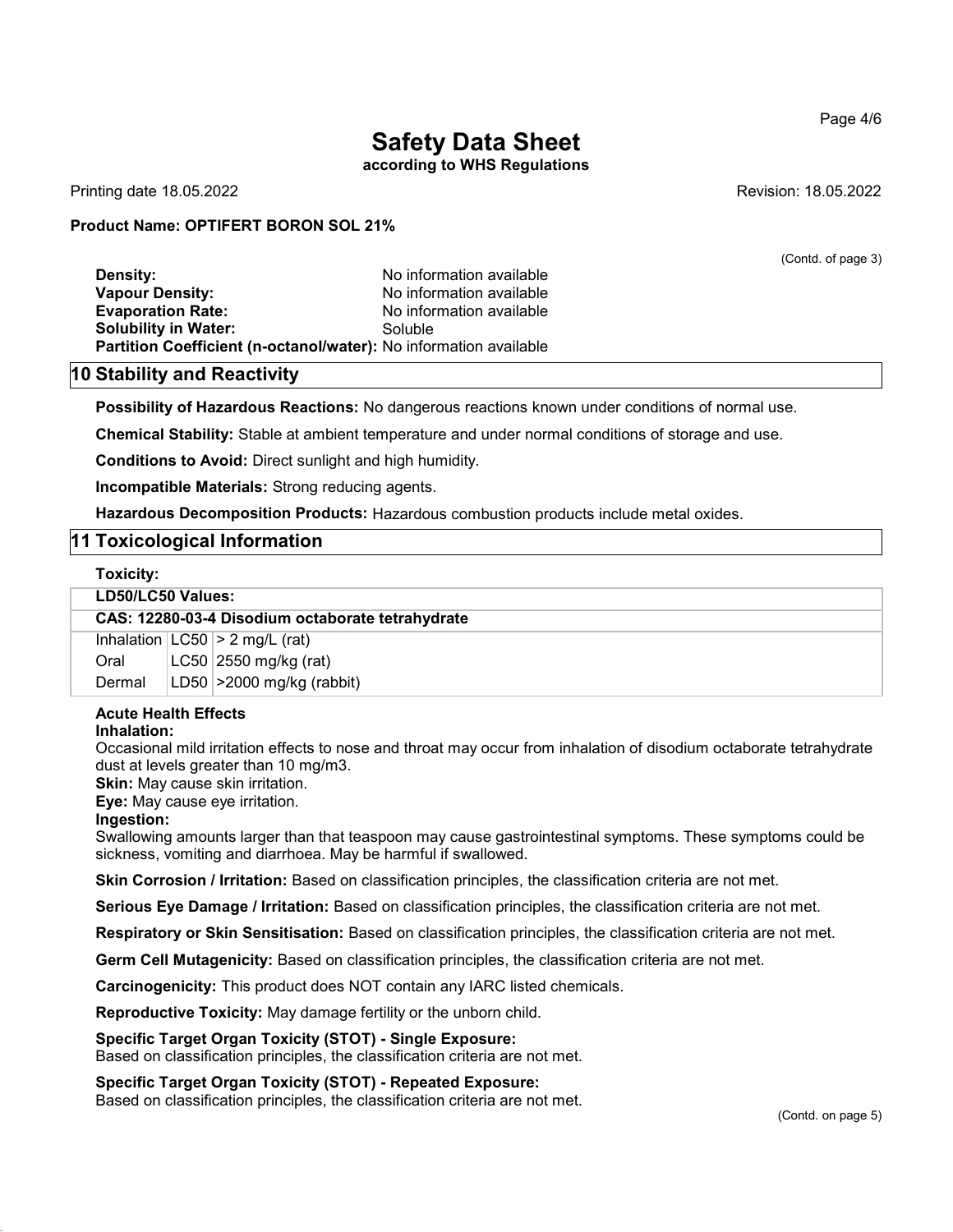according to WHS Regulations

Printing date 18.05.2022 Revision: 18.05.2022

## Product Name: OPTIFERT BORON SOL 21%

(Contd. of page 4)

Aspiration Hazard: Based on classification principles, the classification criteria are not met.

Chronic Health Effects: No information available

Existing Conditions Aggravated by Exposure: No information available

## 12 Ecological Information

## Ecotoxicity:

The product is not classified as environmentally hazardous. However, this does not exclude the possibility that large or frequent spills can have a harmful or damaging effect on the environment. Boron is an essential micronutrient for healthy growth of plants. However, it can be harmful to boron sensitive plants in high quantities. Care should be taken to minimize the amount of product released to the environment.

## Aquatic toxicity:

CAS: 12280-03-4 Disodium octaborate tetrahydrate

LOEC/32d 23 mg/L (fathead minnow)

NOEC/32d 11.2 mg/L (fathead minnow)

 $LC50/96$ hr 80 mg/l (fathead minnow)

## Persistence and Degradability:

Boron is naturally occurring and ubiquitous in the environment. Disodium octaborate tetrahydrate decomposes in the environment to natural borate.

Bioaccumulative Potential: Boron accumulates in aquatic and terrestrial plants.

Mobility in Soil: The product is soluble in water and is leachable through normal soil.

Other adverse effects: No further relevant information available.

## 13 Disposal Considerations

Disposal Methods and Containers: Dispose according to applicable local and state government regulations.

Special Precautions for Landfill or Incineration: Please consult your state Land Waste Management Authority for more information.

## 14 Transport Information

UN Number Not regulated

Proper Shipping Name Not regulated

Dangerous Goods Class Not regulated

Packing Group: Not regulated

## 15 Regulatory Information

54.0

## Australian Inventory of Industrial Chemicals:

All components are on the inventory, or in compliance with the inventory.

Standard for the Uniform Scheduling of Medicines and Poisons (SUSMP) - Poison Schedule: Poisons Schedule: 5

Page 5/6